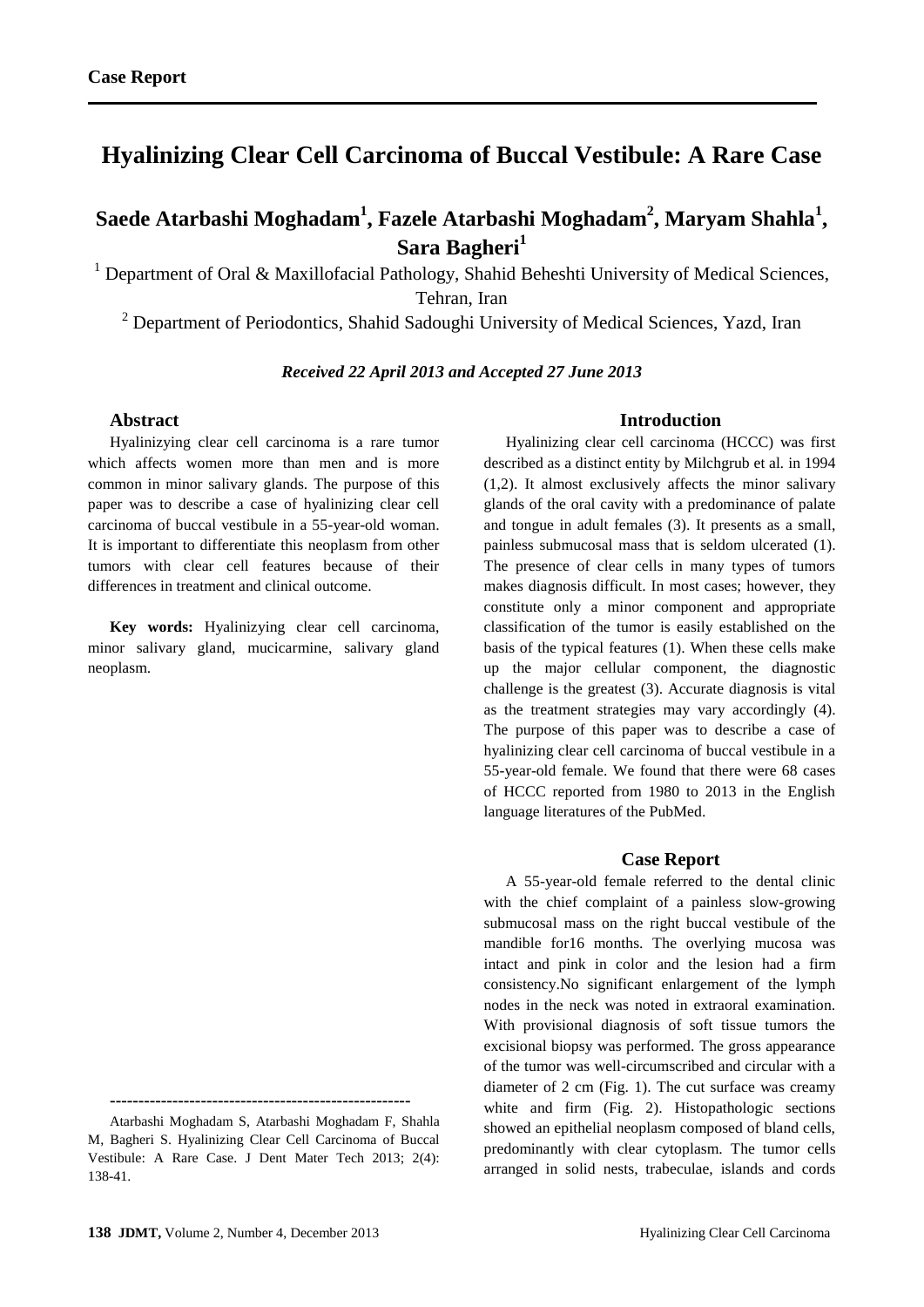surrounded by a prominent hyaline stroma. The other population of cells had eosinophilic cytoplasm (Fig.3). Both populations of tumor cells lacked nuclear pleomorphism. Perineural invasion was also evident (Fig. 4).Based on the microscopic feature; the diagnosis of hyalinizing clear cell carcinoma was made. Mucicarmine staining and immunohistochemistry for S100 (Fig.5), SMA and Calponin (myoepithelial markers) were negative whereas Cytokeratin (Fig. 6) was positive. These findings confirmed the diagnosis. General evaluation including a chest X-ray and abdominal sonography showed no evidence of distant metastasis. As the tumor is low-grade, additional chemotherapy or radiotherapy was not indicated.There has been no evidence of recurrence in annual follow- up examinations since 2010.



**Figure 1.** Grossly, the tumor was well circumscribed



**Figure 2.** The cut surface was creamy white and solid



**Figure 3.** Histopathologic sections showed an epithelial neoplasm composed of bland cells, predominantly with clear cytoplasm (\*200)



**Figure 4.** Perineural invasion (\*400)



**Figure 5.** The tumoral cells were negative for S100 protein (\*400)



**Figure 6.** The tumoral cells were positive for Cytokeratin (\*400)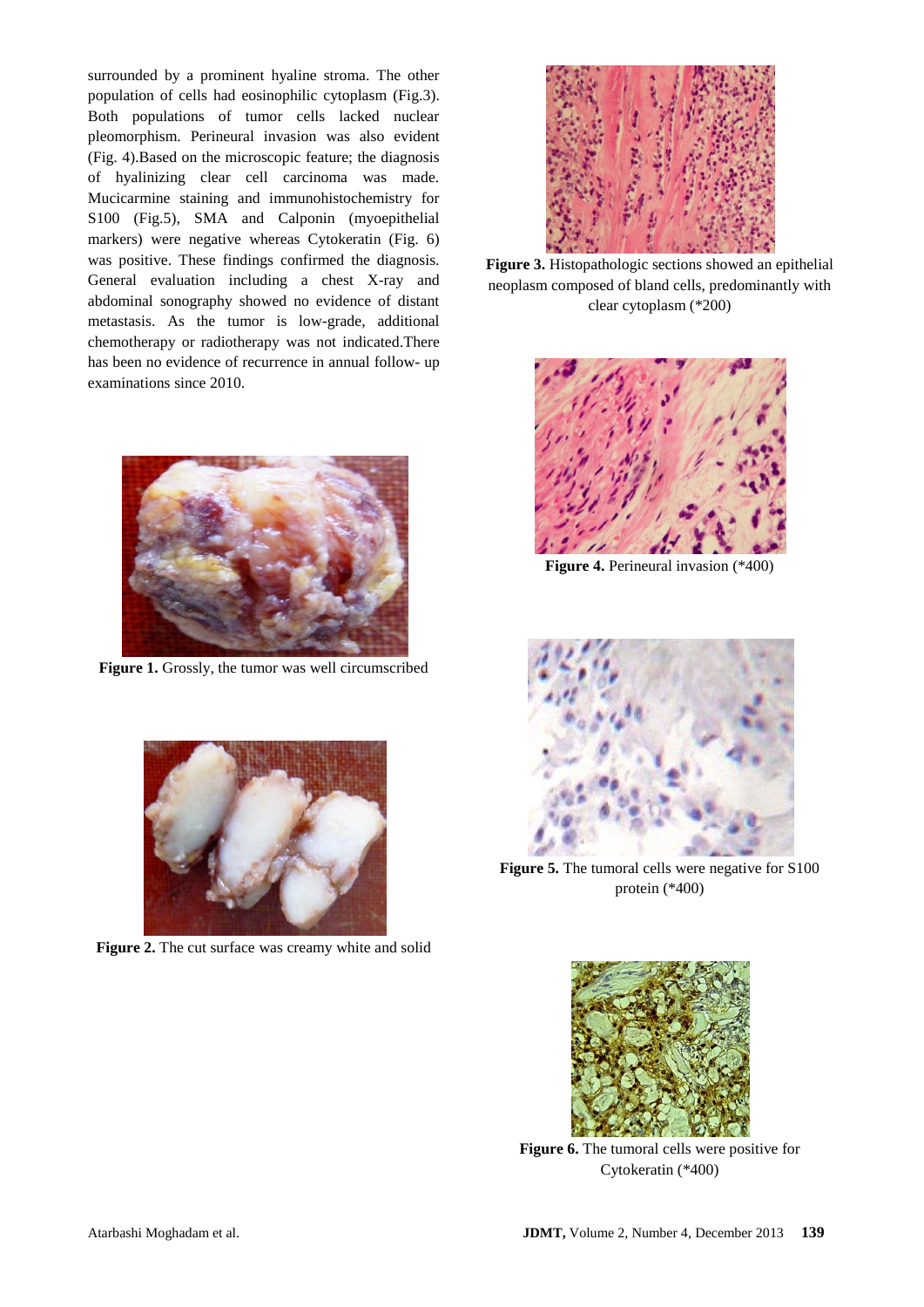## **Discussion**

Clear cells can be found in numerous salivary and non-salivary tumors in the head and neck region (5). HCCC is composed of trabeculae, cords, islands and nests of glycogen-rich clear cells and eosinophilic cells circumscribed by a hyalinizing stroma (3). The abundant hyalinizing stroma is a distinctive morphological feature in distinguishingHCCC from the other salivary gland neoplasms with clear cell phenotype (6,7). The special staining and immunohistochemistry can help to distinguish these neoplasms (1,3,8,9). The clear cells are usually PAS positive and Mucicarmine negative (3). Both clear cells and eosinophlic cells were immunoreactive for Cytokeratin and negative for myoepithelial markers (1,3). The hyalinized stroma is mostly composed of collagen I and fibronectin (9). Barsky et al. (10) showed that tumor cells with myoepithelial differentiation produce laminin and collagen IV. Some studies suggested an intercalated duct origination for the tumoral cells (3).

Clear cell variant of mucoepidermoid carcinoma was Mucicarmine stain positive that can be very helpful for highlighting the mucous cells and distinguishing them from the other clear cell neoplasms (8). The epithelialmyoepithelial carcinoma (EMC) tends to show duct-like structures with a biphasic appearance. Stroma varies from loose fibrous to hyalinized tissue and the epithelial cells are positive for Cytokeratin and epithelial membrane antigen (EMA), whereas clear cells stain positively for myoepithelial markers such as S100 (11). Acinic cell carcinoma (ACC) shows different growth patterns including solid, papillary, microcystic and follicular and usually more than one cell type (1). The location of tumor is also helpful because EMC and ACC usually affecting the parotid glands (12). Metastatic tumors like renal cell carcinoma are associated with hemorrhage and necrosis and are positive for renal cell carcinoma antigen, CD10 and cytokeratin (9).

Local wide excision was the recommended treatment method (3). This tumor often follows an indolent course with a limited metastatic potential. It is therefore important to differentiate this entity from other more aggressive clear cell tumors including metastatic tumors (5).

Prognosis is excellent with few cases metastasizing to the lymph nodes and lung. However, recurrent cases with high-grade transformation were reported (12-15).

## **Conclusion**

Oral pathologists should be accurate in differential diagnosis of the clear cell carcinomas because the treatment and prognosis of them are varied. Immunohistochemistry and special staining may be useful methods to distinguish these neoplasms. Because recurrent and metastatic cases have been reported, long term follow-up should be done.

## **References**

- 1. [Baghirath PV,](http://www.ncbi.nlm.nih.gov/pubmed?term=Baghirath%20PV%5BAuthor%5D&cauthor=true&cauthor_uid=22144841) [Kumar JV,](http://www.ncbi.nlm.nih.gov/pubmed?term=Kumar%20JV%5BAuthor%5D&cauthor=true&cauthor_uid=22144841) [Vinay BH.](http://www.ncbi.nlm.nih.gov/pubmed?term=Vinay%20BH%5BAuthor%5D&cauthor=true&cauthor_uid=22144841) Hyalinizing clear cell carcinoma: A rare entity. [J Oral](http://www.ncbi.nlm.nih.gov/pubmed/22144841)  [Maxillofac](http://www.ncbi.nlm.nih.gov/pubmed/22144841) Pathol 2011;15:335-9.
- 2. Dardick I, Leong I. Clear cell carcinoma: review of its histomorphogenesis and classification as a squamous cell lesion. Oral Surg Oral Med Oral Pathol Oral Radiol Endod 2009;108:399–405.
- 3. Sun ZJ, Zhao YF, Zhang L, Zhang WF, Chen XM, He SG. Hyalinizing clear cell carcinoma in minorsalivary glands of maxillary tuberosity. Oral Oncol Extra 2005;41:306-10.
- 4. Ellis GL. Clear cell neoplasm in salivary glands: clearly a diagnostic challenge. Ann Diagn Pathol 1998;2:61–78.
- 5. [Saleh KA,](http://www.ncbi.nlm.nih.gov/pubmed?term=Saleh%20KA%5BAuthor%5D&cauthor=true&cauthor_uid=23082431) [Nurishmah MI,](http://www.ncbi.nlm.nih.gov/pubmed?term=Nurishmah%20MI%5BAuthor%5D&cauthor=true&cauthor_uid=23082431) [Firouzeh GN,](http://www.ncbi.nlm.nih.gov/pubmed?term=Firouzeh%20GN%5BAuthor%5D&cauthor=true&cauthor_uid=23082431) [Goh BS.](http://www.ncbi.nlm.nih.gov/pubmed?term=Goh%20BS%5BAuthor%5D&cauthor=true&cauthor_uid=23082431) Primary clear cell carcinoma of minor salivary gland of the soft palate: a case report. [Med J](http://www.ncbi.nlm.nih.gov/pubmed/23082431)  [Malaysia](http://www.ncbi.nlm.nih.gov/pubmed/23082431) 2012;67:335-6.
- 6. Milchgrub S, Gnepp DR, Vuitch F, Delgado R, Albores-Saavedra J. Hyalinizing clear cell carcinoma of salivary gland. Am J Surg Pathol 1994;18:74–82.
- 7. Batsakis JG, el-Naggar AK, Luna MA. Hyalinizing clear cell carcinoma of salivary origin. Ann Otol Rhinol Laryngol 1994;103:746–8.
- 8. Lai G, Nemolato S, Lecca S, Parodo G, Medda C, Faa G. The role of immunohistochemistry in the diagnosis of hyalinizing clear cell carcinoma of the minor salivary gland: a case report. Eur J Histochem 2008;52:251–4.
- 9. Félix A, Rosa JC, Nunes JF, Fonseca I, Cidadão A, Soares J. Hyalinizing clear cell carcinoma of salivary glands: a study of extracellular matrix. Oral Oncol 2002;38:364–8.
- 10. Barsky SH, Layfield L, Varki N, Bhuta S. [Two](http://www.ncbi.nlm.nih.gov/pubmed/2833339)  [human tumors with high basement-membrane](http://www.ncbi.nlm.nih.gov/pubmed/2833339)[producing potential.](http://www.ncbi.nlm.nih.gov/pubmed/2833339) Cancer 1988;61:1798-806.